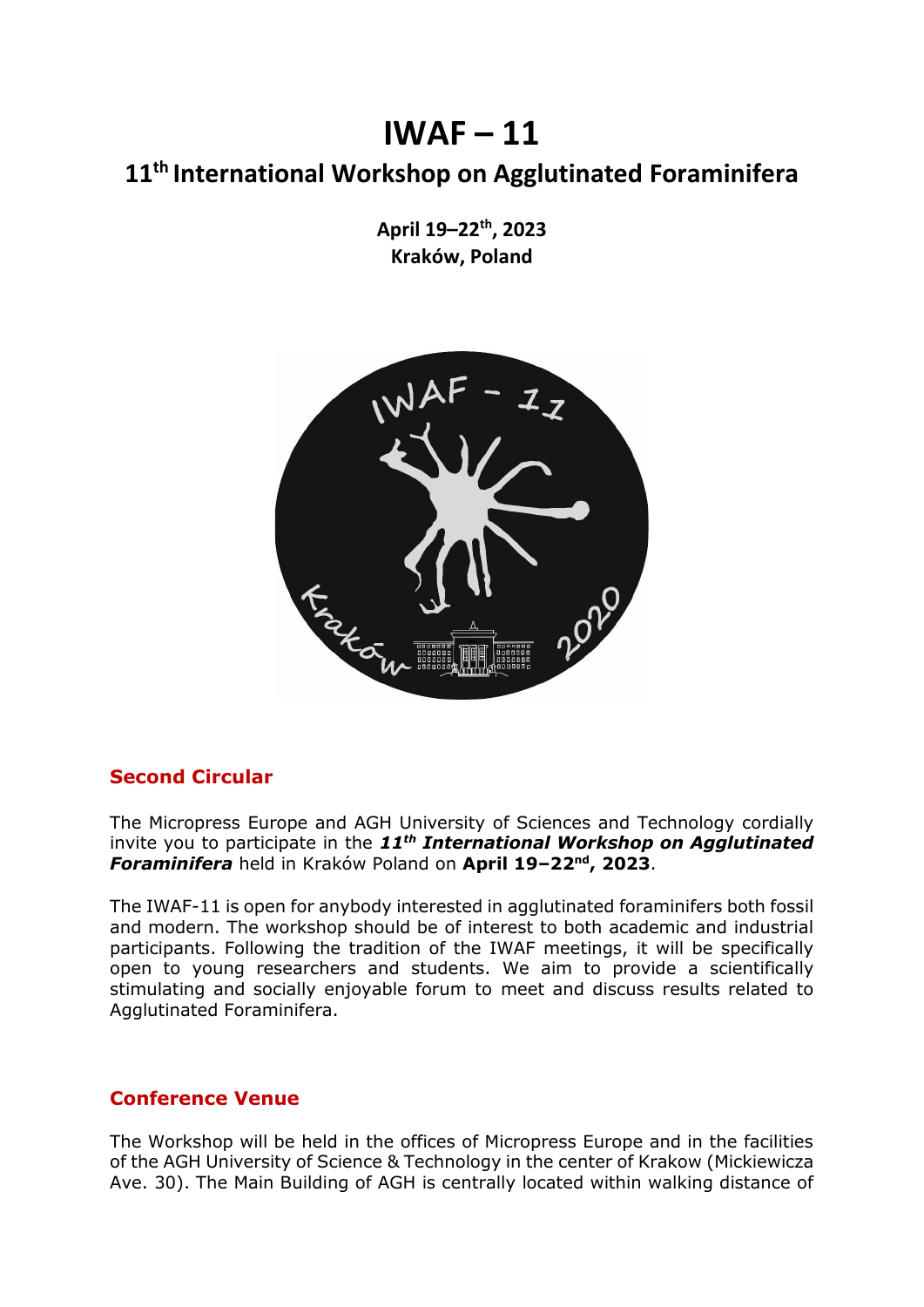the Old Town and the major tourist hotels near the river and castle. The European Micropalaeontological Reference Centre at Micropress Europe now houses one of the world's largest collections of agglutinated foraminifera, and these will be made accessible for viewing.



### **Conference schedule**

The IWAF-11 will consist of two days of technical sessions, followed by a one-day workshop on the base foraminiferal collections housed in the European Foraminiferal Reference Centre.

#### **19th April**

8.00-10.00 Registration 10.00: IWAF-11 opening 10.20-18.00: oral and poster sessions 19: Conference dinner

#### **20 th April**

10.00-17.00: oral and poster sessions

#### **21 st April**

10.00-17.00: Workshop on the base foraminiferal collections housed in the European Foraminiferal Reference Centre.

#### **22 st April**

Walking tour of Krakow, or working with collections

#### **Scientific program and conference materials**

**English will be the official language of the conference.** Participants are invited to present their contributions in oral or poster form connected with the agglutinated foraminifera topic.

#### *Oral presentations*

All speakers will be allocated 15 minutes for the presentation  $+ 5$  minutes for discussion. Data projector and notebook will be available.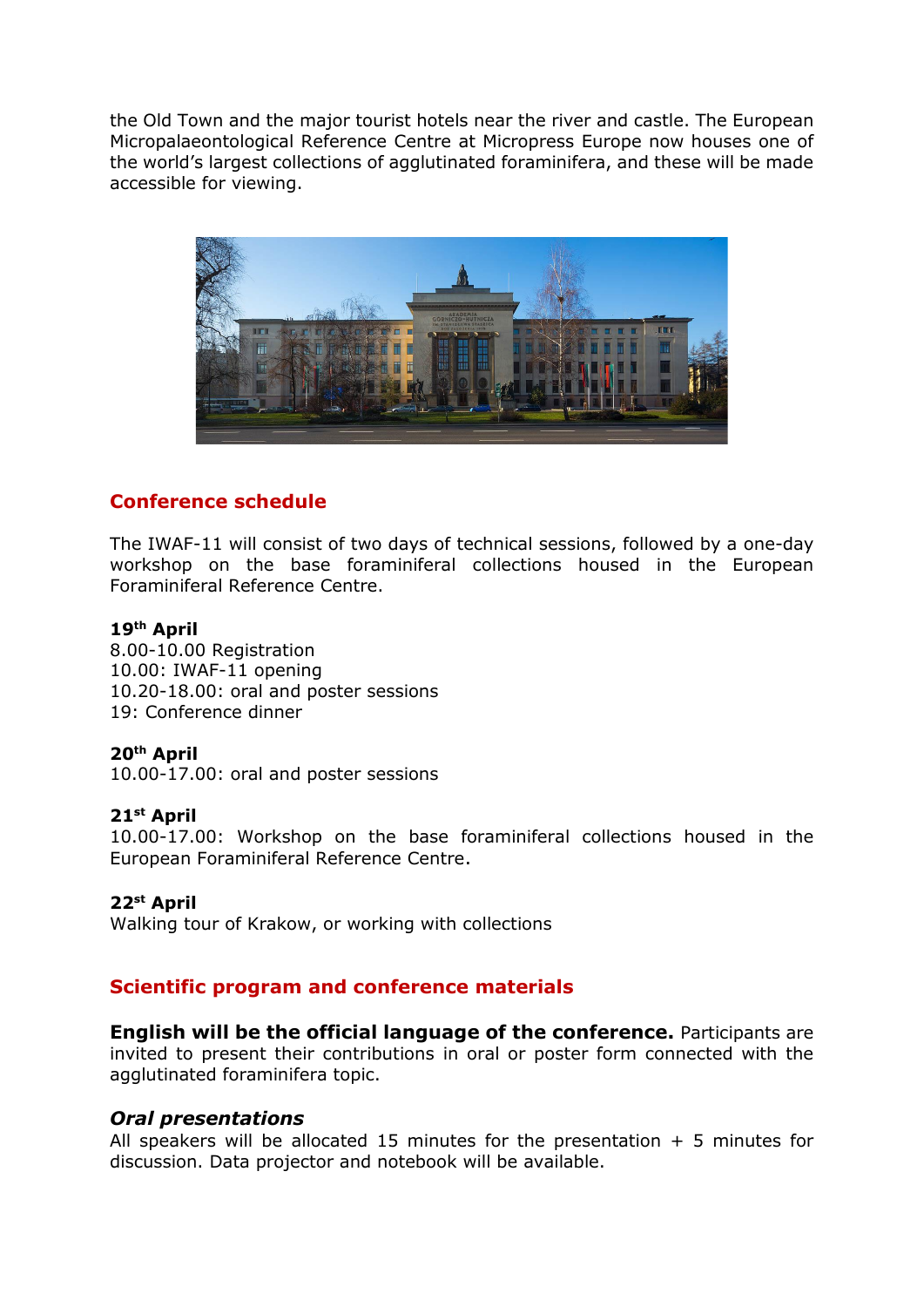#### *Posters*

Size format up to 1 m width and 1.5 m tall. Poster exhibition will be placed nearby the lecture room.

*Abstracts* of all presentations will be published in Abstract book as *Grzybowski Foundation Special Publication*. We also invite you to send an "extended abstract" of up to two pages length.

After the conference there is a possibility of printing contributions as papers in the journal *Micropaleontology* (indexed by the ISI data base).

#### **Important dates**

Jan 1, 2023: deadline for early registration Jan 1, 2023: deadline abstracts submitting Jan 30, 2023: deadline for early payment Feb, 2023: third circular March 30, 2023: deadline for registration

#### **To register, please send an e-mail to Sławomir Bębenek at: sbebenek@agh.edu.pl**

#### **Payment**

The registration fee covers the abstract volume, coffee breaks, and conference dinner.

|                    | <b>Professionals</b> | <b>Students</b> |
|--------------------|----------------------|-----------------|
| Before Jan 1, 2023 | $100$ euro           | 70 euro         |
| After Jan 1, 2023  | $130$ euro           | 90 euro         |

Early payment is only via bank transfer.

Bank transfer details: Name: Micropaleontological Foundation MicroPress Europe Address: al. Mickiewicza 30, paw. A0, 30-059 Kraków VAT ID number: PL6772380282 Bank: BNP Paribas Bank Polska S.A. ul. Kasprzaka 10/16, 01-211 Warszawa Account no./IBAN: PL 91175000120000000028410832 SWIFT: RCBWPLPW

Payment after April 1, 2023 via bank transfer or cash on site.

#### **If invoices are needed, please provide invoice details just before payment.**

#### *Instructions for authors of abstracts*

Please prepare extended abstracts in English. The page limit is 2 pages including tables or pictures, .doc or .rtf text format, MS Word, 11 point font size, 1,5 line spacing. Before submitting ensure yourself that your tables (.xls) and pictures